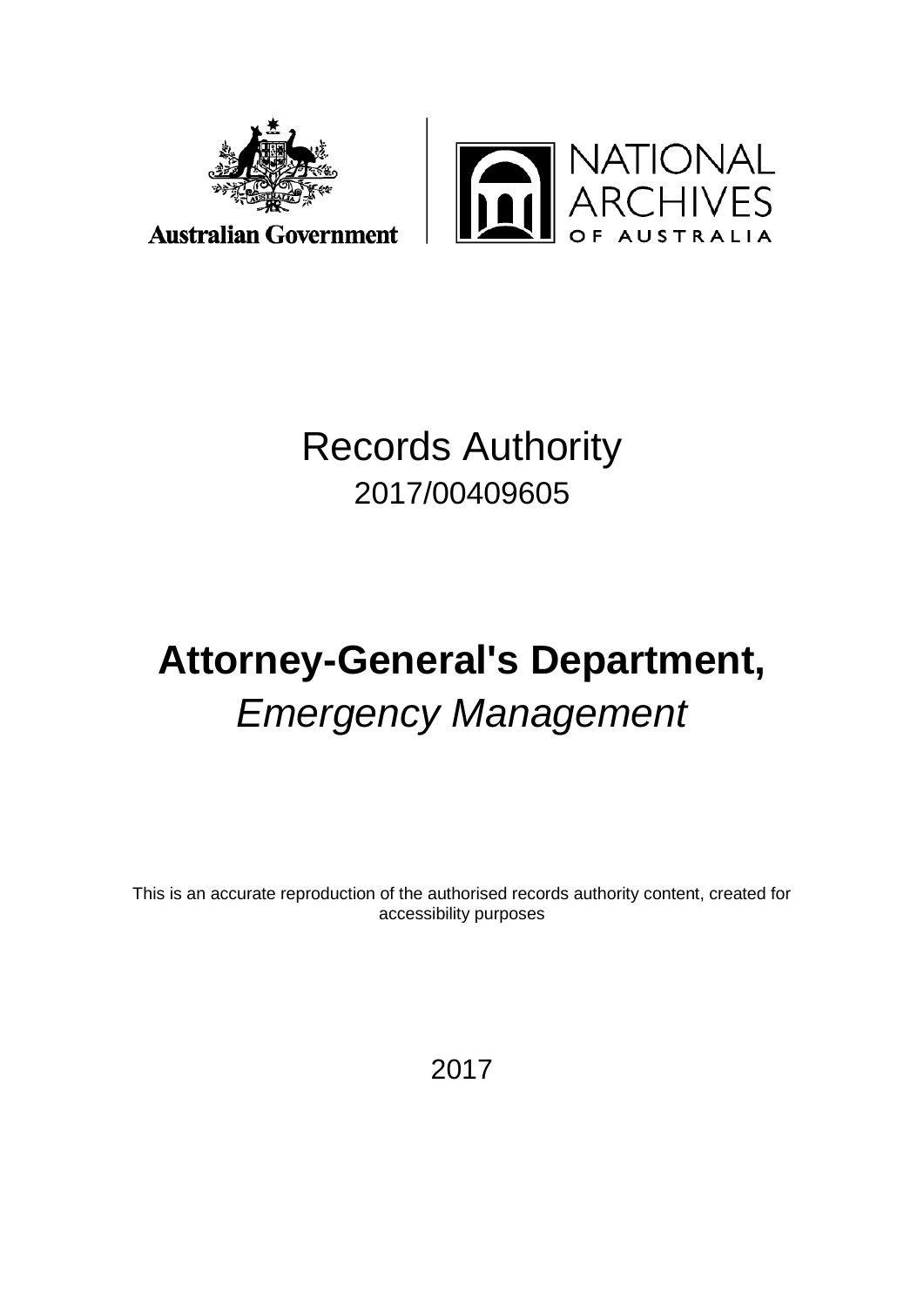

© Commonwealth of Australia (National Archives of Australia) 2017

#### **Copyright**

This product, excluding the National Archives of Australia logo, Commonwealth Coat of Arms or registered trademark, has been licensed under a Creative Commons Attribution-Non-Commercial (CC-BY-NC) Version 4.0 International Licence. You may share, copy, redistribute, remix, transform and build upon this work for non-commercial purposes only. However, you must attribute the National Archives of Australia as the copyright holder of the original work, include the attribution as set out below and indicate if changes were made. The full terms and conditions of this licence are available at [www.creativecommons.org.](http://www.creativecommons.org/)

#### **Attribution**

This records authority is licenced by the Commonwealth of Australia (National Archives of Australia) under a Creative Commons Attribution-Non-Commercial (CC-BY-NC) Version 4.0 International Licence. The original version can be found [on our website.](http://www.naa.gov.au/)

#### **Accessibility**

This is an accurate reproduction of the authorised records authority content, created for accessibility purposes.

#### **Contact Us**

Enquiries relating to copyright or accessibility should be made through the [Agency Service Centre.](http://reftracker.naa.gov.au/reft000.aspx)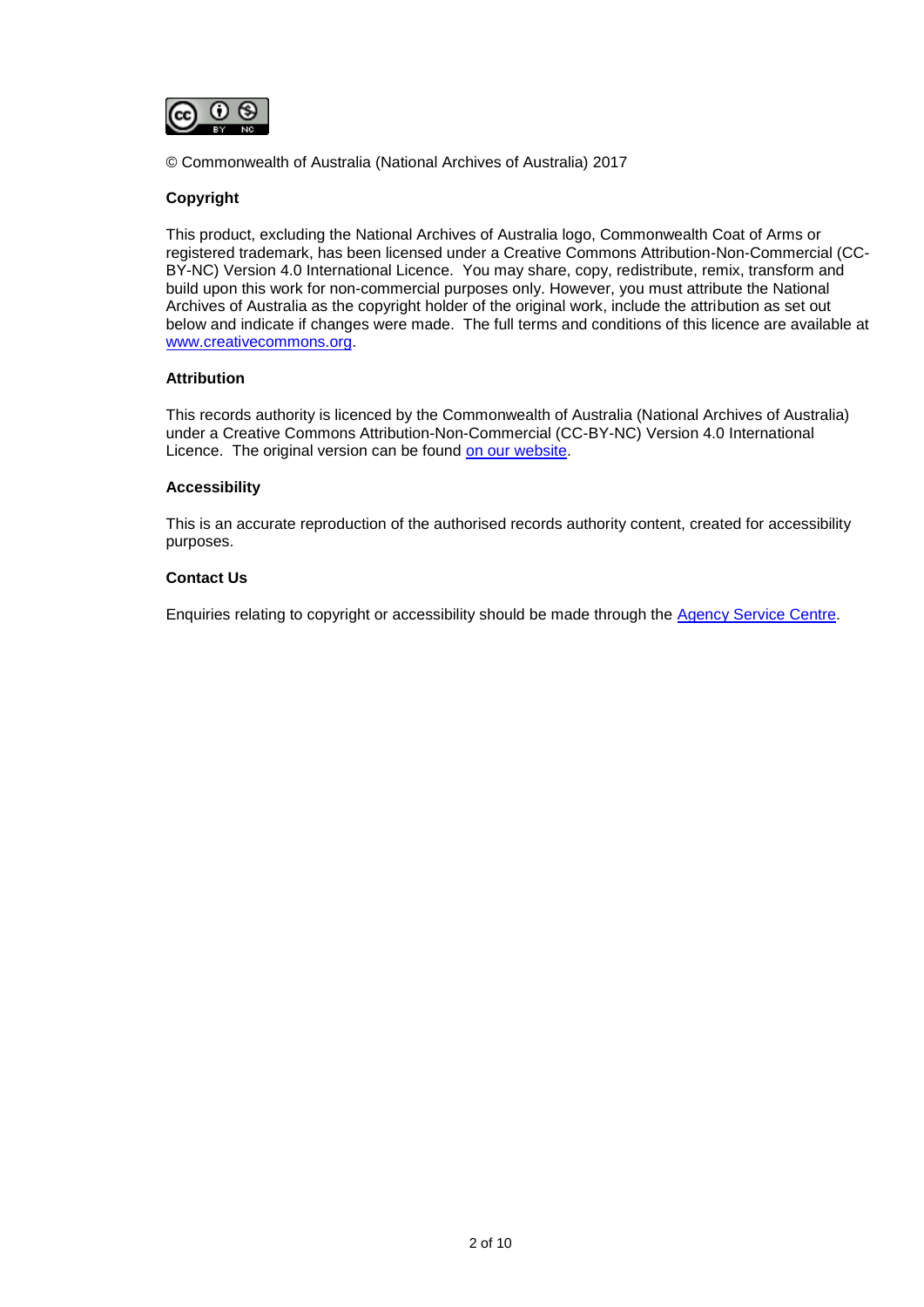### **CONTENTS**

|                                                                                                                                                                                                                                      | 5 |
|--------------------------------------------------------------------------------------------------------------------------------------------------------------------------------------------------------------------------------------|---|
| AUTHORISATION NATION AUTHORISATION                                                                                                                                                                                                   |   |
| <b>EMERGENCY MANAGEMENT EXAMPLE AND SERVICE SERVICE SERVICE SERVICE SERVICE SERVICE SERVICE SERVICE SERVICE SERVICE SERVICE SERVICE SERVICE SERVICE SERVICE SERVICE SERVICE SERVICE SERVICE SERVICE SERVICE SERVICE SERVICE SERV</b> |   |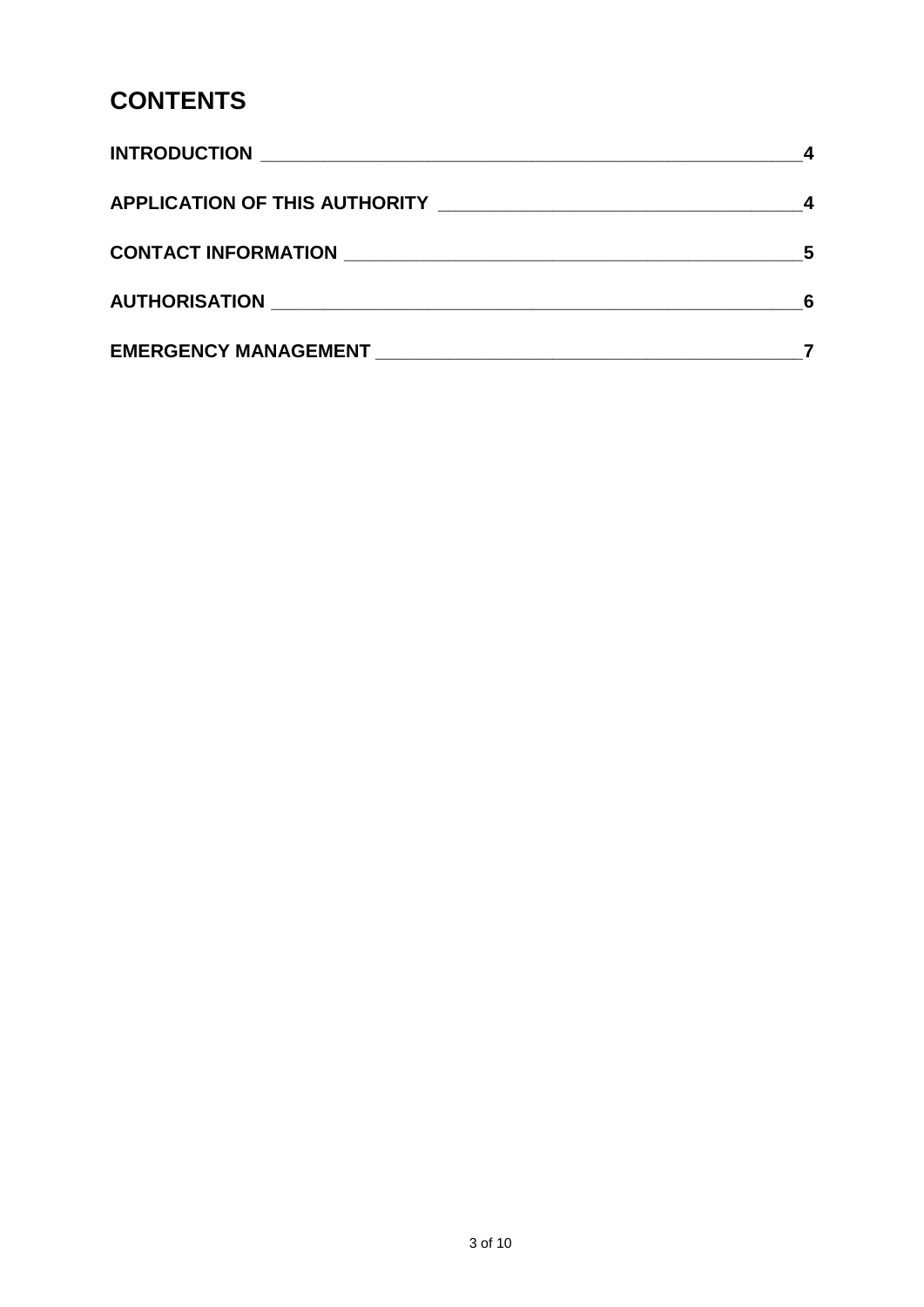### <span id="page-3-0"></span>**INTRODUCTION**

The Attorney-General's Department (the Department) and the National Archives of Australia have developed this records authority to set out the requirements for keeping or destroying records for the core business area of Emergency Management. It represents a significant commitment on behalf of the Department to understand, create and manage the records of its activities.

This authority is based on the identification and analysis of the business of the Department. It takes into account the agency's legal and organisational information management requirements, and the interests of stakeholders, the agency and the National Archives.

The authority sets out those records that need to be retained as national archives and specifies the minimum length of time that temporary records need to be kept. This authority gives the Department permission under the *Archives Act 1983*, for the destruction of the temporary records described after the minimum retention period has expired. Retention periods for these temporary records are based on: an assessment of business needs; broader organisational accountability requirements; and community expectations, and are approved by the National Archives on the basis of information provided by the agency.

As changes in circumstances may affect future information management requirements, the periodic review of this authority is recommended. All amendments must be approved by the National Archives.

### <span id="page-3-1"></span>**APPLICATION OF THIS AUTHORITY**

- 1. This Authority is to be used to determine how long records must be kept. Records are matched to the relevant core business and records class in the authority
	- Where the minimum retention period has expired and the records are not needed for agency business they should be destroyed as authorised in this authority;
	- Records that have not reached the minimum retention period must be kept until they do; and
	- Records that are identified as 'retain as national archives' are to be transferred to the National Archives of Australia for preservation.
- 2. This authority should be used in conjunction with general records authorities such as:
	- the Administrative Functions Disposal Authority (AFDA) and/or AFDA Express issued by the National Archives to cover business processes and records common to Australian Government agencies; and
	- General Records Authority (31) Destruction of source or original records after digitisation, conversion or migration (2015).
- 3. The normal administrative practice (NAP) provision of the *Archives Act 1983* gives agencies permission to destroy certain records without formal authorisation. This usually occurs where records are duplicated, facilitative or for short-term use only. NAP does not replace arrangements agreed to in this authority but can be used as a tool to assist in identifying records for destruction together with an agency's records authority or authorities, and with AFDA and AFDA Express. The National Archives recommends that agencies develop and implement a NAP policy. Advice and guidance on destroying records as a normal administrative practice and on how to develop a NAP policy is available from the National Archives' website at [www.naa.gov.au.](http://www.naa.gov.au/)
- 4. Records that are reasonably likely to be needed as evidence in a current or future judicial proceeding or are subject to a request for access under the *Archives Act 1983*, the *Freedom of Information Act 1982* or any other relevant act must not be destroyed until the action has been completed.
- 5. Records subject to a disposal freeze must not be destroyed until the freeze has been lifted. Further information about disposal freezes and whether they affect the application of this authority is available from the National Archives website at [www.naa.gov.au.](http://www.naa.gov.au/)
- 6. Where the method of recording information changes (for example from an analogue system to a digital system, or when information is migrated from one system to a new system) this authority can still be applied, providing the records document the same core business. The information must be accessible for the period of time prescribed in this authority. The Department will need to maintain continuing access to the information, including digital information, for the periods prescribed in this records authority or until the information is transferred into the custody of the National Archives.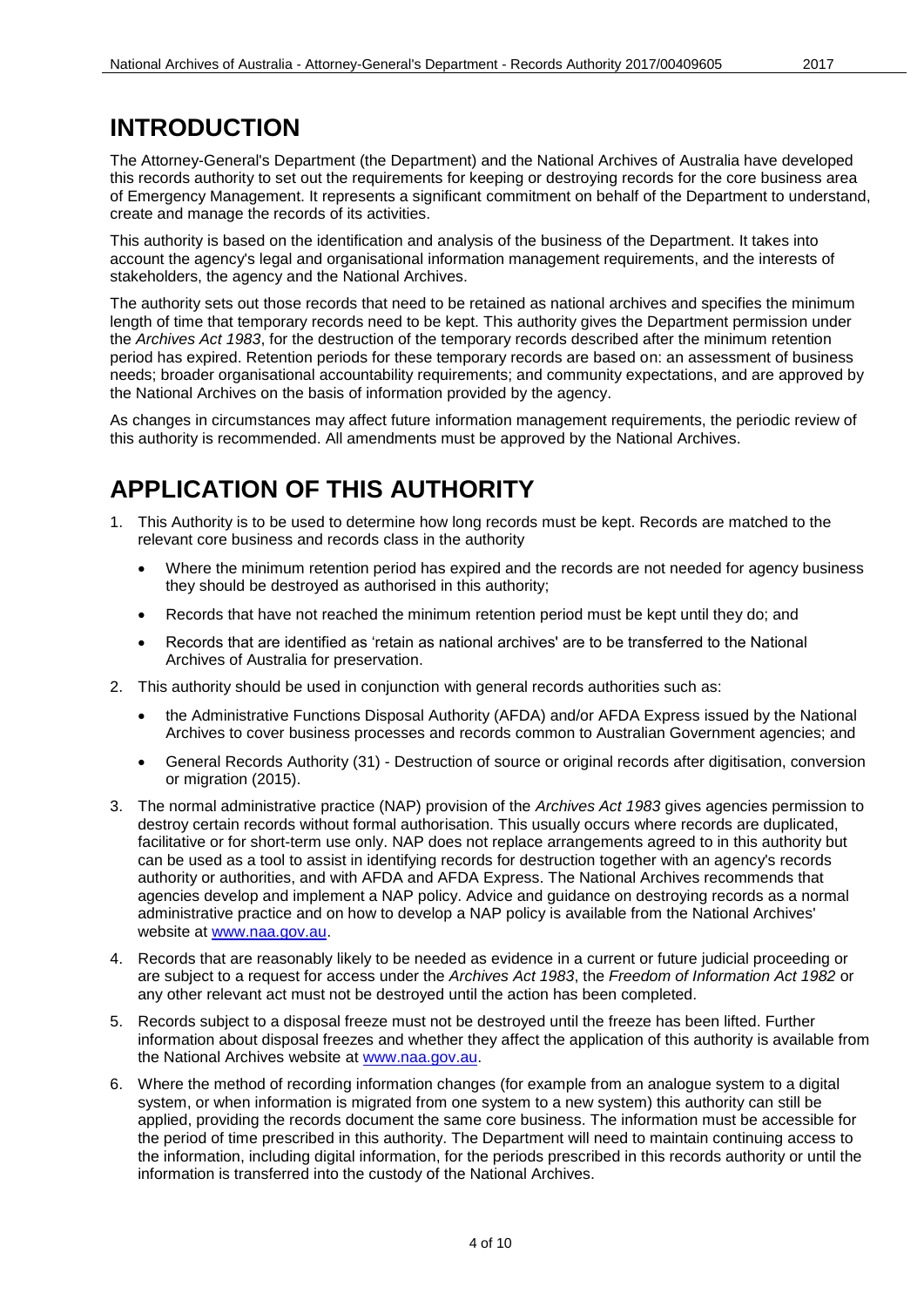- 7. In general, retention requirements indicate a minimum period for retention. The Department may extend minimum retention periods if it considers that there is an administrative need to do so, without further reference to the National Archives. Where the Department believes that its accountability will be substantially compromised because a retention period or periods are not adequate, it should contact the National Archives for review of the retention period.
- 8. Records coming within 'retain as national archives' classes in this authority have been determined to be part of the archival resources of the Commonwealth under section 3C of the *Archives Act 1983*. The determination of Commonwealth records as archival resources of the Commonwealth obliges agencies to transfer the records to the National Archives when they cease to be current and, in any event, within 15 years of the records coming into existence, under section 27 of the *Archives Act 1983*.
- 9. Records in the care of agencies should be appropriately stored, managed and preserved. Agencies need to meet this obligation to ensure that the records remain authentic and accessible over time. Under Section 31 of the *Archives Act 1983*, access arrangements are required for records that become available for public access including those records that remain in agency custody.
- 10. Appropriate arrangements should be made with the National Archives when records are to be transferred into custody. The National Archives accepts for transfer only those records designated as national archives. Records created digitally after 1 January 2016 must be transferred in digital formats only.
- 11. Advice on how to use this authority is available from the Department information manager. If there are problems with the application of the authority that cannot be resolved, please contact the National Archives.

### <span id="page-4-0"></span>**CONTACT INFORMATION**

For assistance with this authority or for advice on other information management matters, please contact National Archives' [Agency Service Centre](http://reftracker.naa.gov.au/reft000.aspx)**.**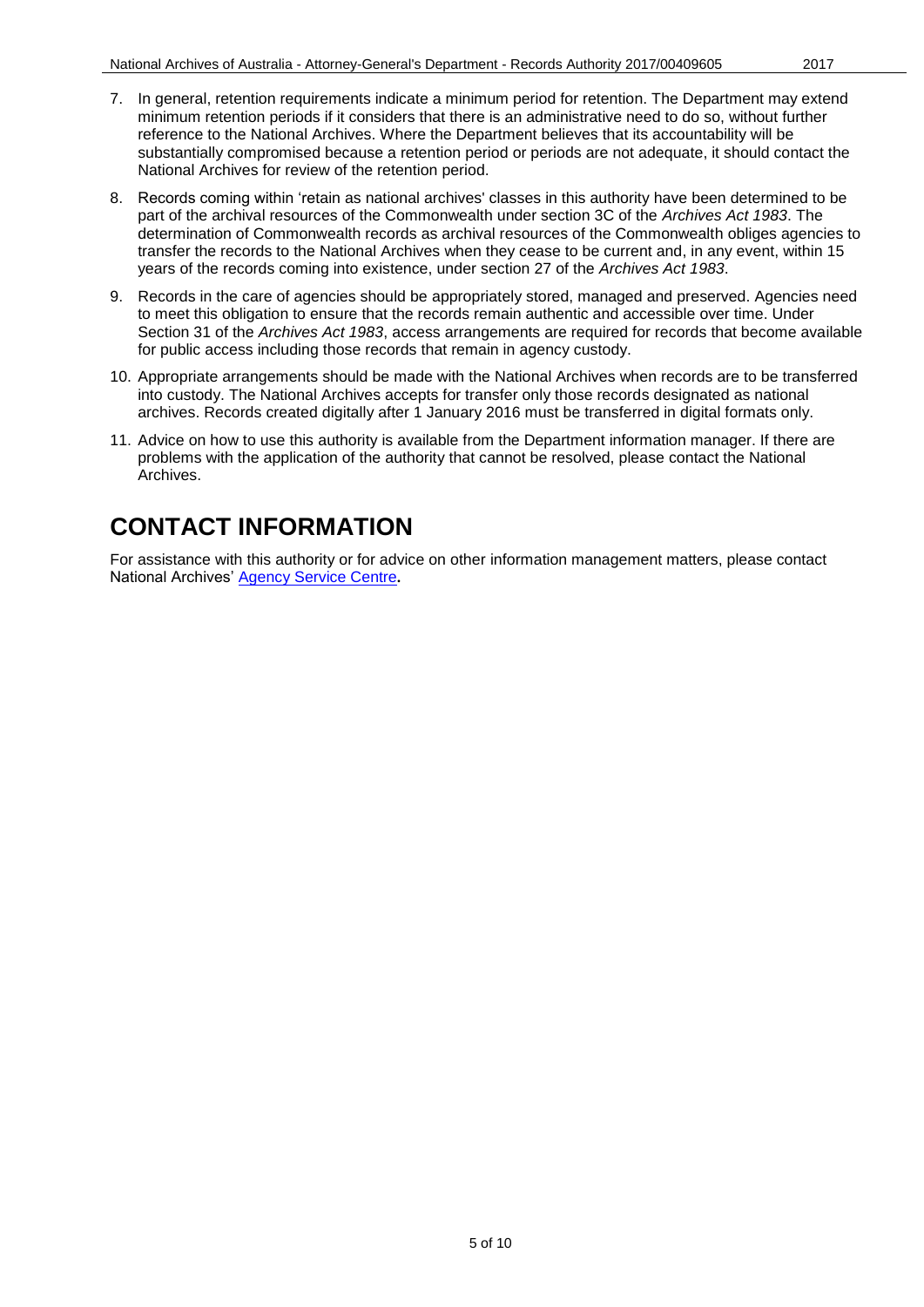#### <span id="page-5-0"></span>**AUTHORISATION**

#### **RECORDS AUTHORITY 2017/00409605**

| Person to whom notice of<br>authorisation is given: | <b>Chris Moraitis PSM</b><br>Secretary<br>Attorney-General's Department<br><b>Robert Garran Offices</b><br>3-5 National Circuit<br><b>BARTON ACT 2600</b> |
|-----------------------------------------------------|-----------------------------------------------------------------------------------------------------------------------------------------------------------|
|                                                     |                                                                                                                                                           |

| <b>Purpose:</b>     | Authorises arrangements for the disposal of records in accordance with<br>Section 24(2)(b) of the Archives Act 1983                                                                             |
|---------------------|-------------------------------------------------------------------------------------------------------------------------------------------------------------------------------------------------|
|                     | Determines records classed as 'Retain as national archives' in this<br>records authority to be part of the archival resources of the<br>Commonwealth under section 3C of the Archives Act 1983. |
|                     |                                                                                                                                                                                                 |
| <b>Application:</b> | All core business records relating to Emergency Management.                                                                                                                                     |
|                     |                                                                                                                                                                                                 |

This authority gives permission for the destruction, retention or transfer to the National Archives of Australia of the records described. This authority will apply only with the consent of the agency currently responsible for the business documented in the records described.

Authorising Officer **Contract Contract Contract Contract Contract Contract Contract Contract Contract Contract Contract Contract Contract Contract Contract Contract Contract Contract Contract Contract Contract Contract Con** 

24 November 2017

Teressa Ward Assistant Director-General National Archives of Australia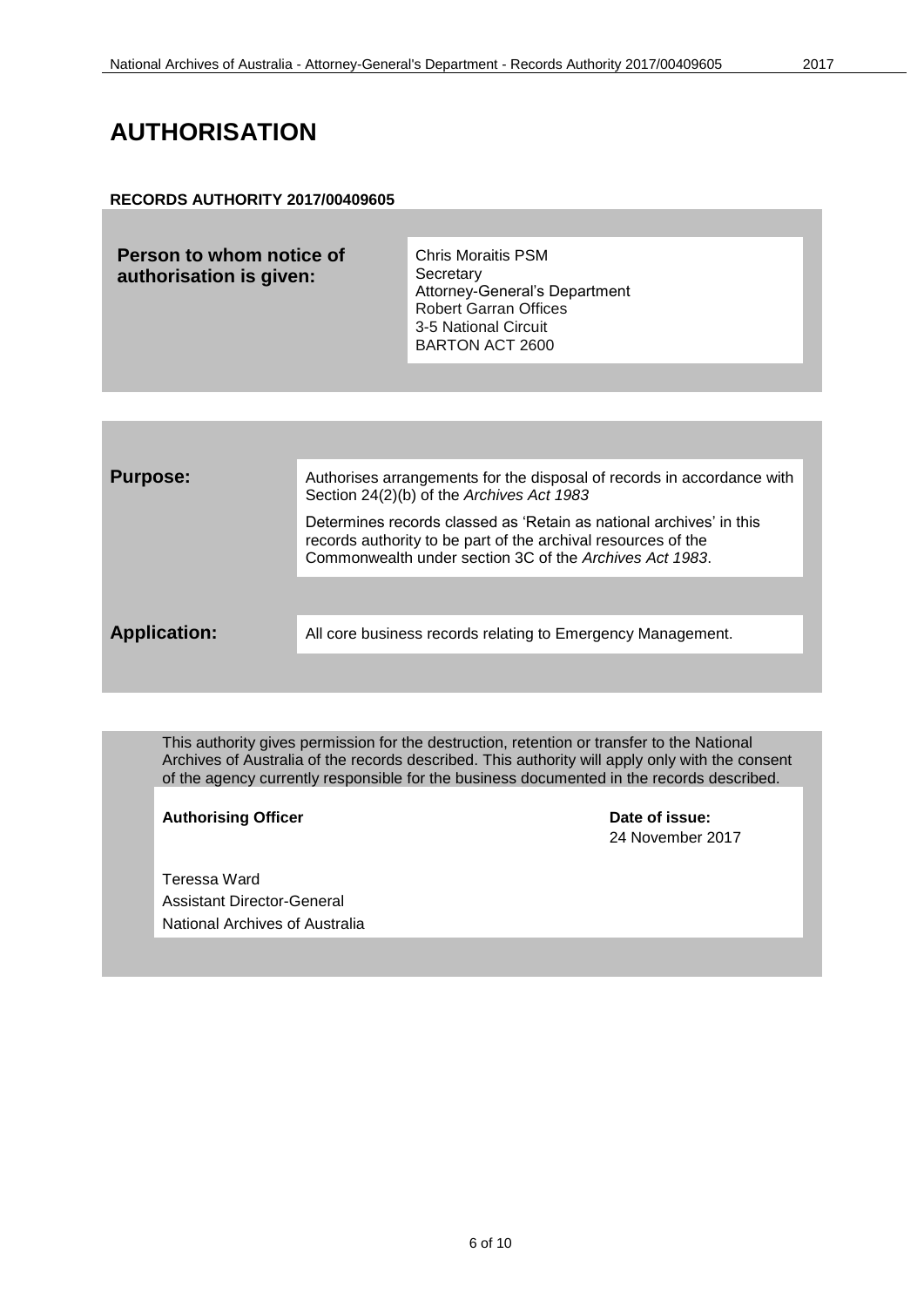<span id="page-6-0"></span>The core business of whole-of-government coordination of emergencies and disasters is through collaborative prevention, preparedness, response and recovery efforts, including coordination with state and local government, the community, private organisations and countries.

The core activities include:

- developing implementing and reviewing whole-of-government emergency management policies, plans, strategies and frameworks;
- managing and participating in inter-governmental, inter-agency, national and international committees, sub-committees, working groups and meetings;
- liaising with other organisations including state and territory governments, other agencies, the community, and countries to support emergency management during natural disasters or major emergency events;
- maintaining a whole-of-government crisis information and operational coordination facility;
- coordinating Australian Government crisis response and recovery efforts;
- administering Commonwealth relief and recovery funding to disaster affected state and territory governments;
- administering disaster recovery and relief payments to individuals, employees, primary producers and sole traders; and
- administering awards recognising community disaster resilience initiatives.

The general activities include:

- responding to enquiries;
- presenting and preparing speeches;
- preparing procedures and guidelines;
- providing and receiving advice and briefings;
- managing and participating in internal committees, forums and working groups;
- preparing reports;
- negotiating and establishing agreements; and
- developing information products and guidance materials to educate and promote awareness.

*Cross references to other Attorney-General's Department Records Authorities*

*For the emergency management functions which have a national security aspect that are not covered in this record authority, use NATIONAL SECURITY.*

*For the coordination of physical, movements and events protective security arrangements for Australian high office holders and dignitaries with guest of Government or guest of Defence status, including: undertaking risk assessments; issuing equipment and devices such as pagers; coordinating and managing vehicles; implementing plans, policies, procedures or instructions; collaborating and liaising with other agencies on protective security arrangements; providing advice to the Minister and other agencies on significant matters relating to the protective security function; and reporting or providing formal responses to a situation or request including briefing and reports, Use PROTECTIVE SECURITY* 

#### *Cross references to AFDA Express Records Authority*

*For the development of legislation relating to Emergency Management, use GOVERNMENT RELATIONS.*

*For regular general contact with other government agencies, including sharing informal advice and discussions, and collaborating on projects not covered in this record authority use GOVERNMENT RELATIONS.* 

*For compliance with mandatory or optional accountability, fiscal, legal, regulatory or quality standards or requirements, for other than accredited training use GOVERNMENT RELATIONS.*

*For agency-wide plans and policies, and for audit committees, use STRATEGIC MANAGEMENT.*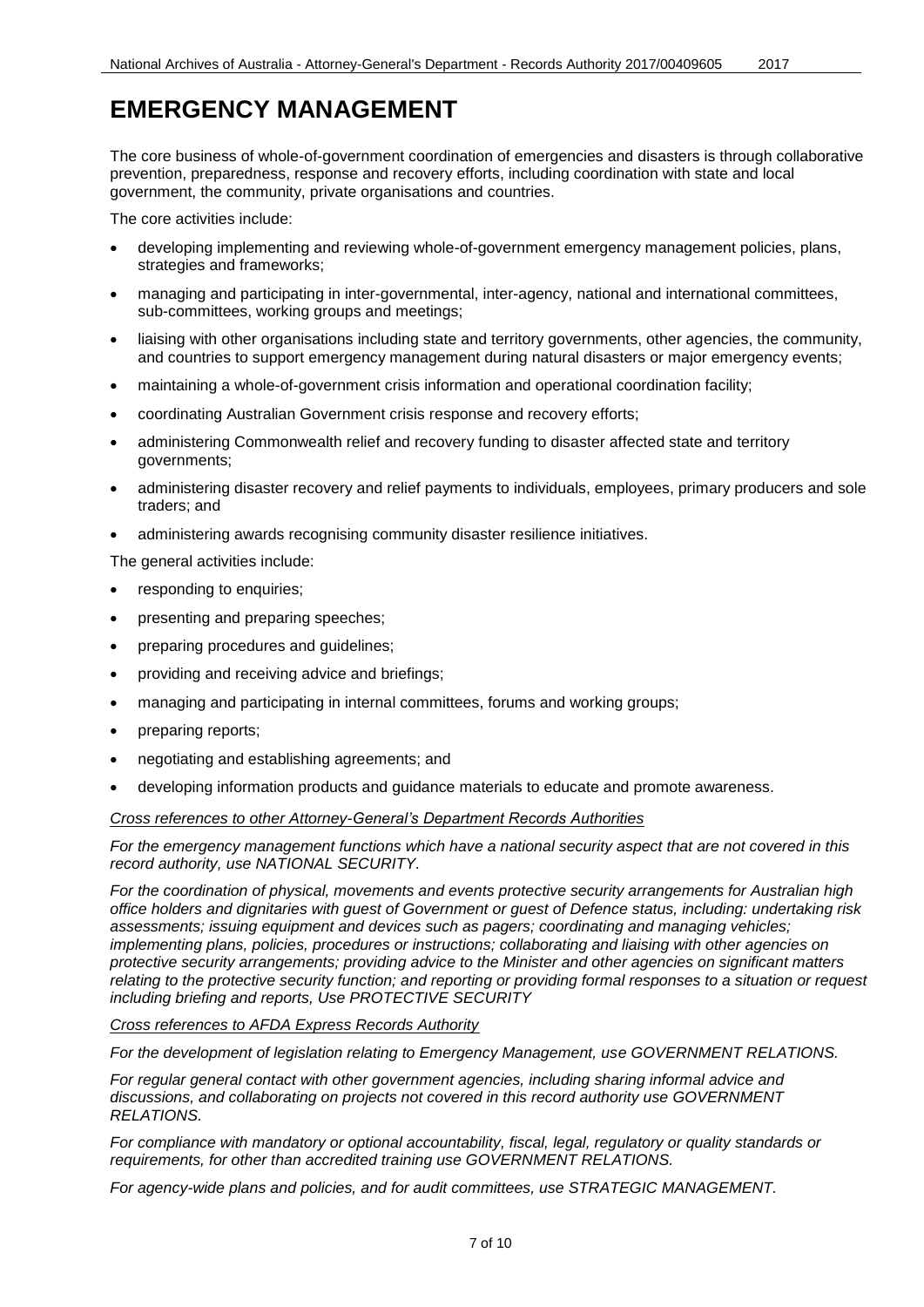*For the development and delivery of non-accredited training to staff, or staff attendance at training delivered by external organisations, use STAFF DEVELOPMENT.*

*For the registered training provider's public liability insurance policy, use INDUSTRIAL RELATIONS.*

*For procurement and management of the services of contractors, consultants and the purchase of goods and services, including the activities of acquisition, agreements, contracting-out and tendering, use PROCUREMENT.* 

*For the production and distribution of agency publications, including promotional and education material including printed or published online, use PUBLICATION.*

*For all vehicle management, maintenance, repair and disposal use FLEET MANAGEMENT.* 

*For reports received by the Department, including through the National Security Hotline, which are categorised as complaints and compliments use COMMUNITY RELATIONS.*

*Cross references to other records authorities*

*For compliance with mandatory or optional accountability, fiscal, legal, regulatory or quality standards or requirements, for accredited training use General Records Authority 33 – ACCREDITED TRAINING.* 

*For advisory bodies and consultative committees that are not covered in this record authority, use General Records Authority 26 – ADVISORY BODIES.*

*For the management of grants including grant funding agreements, use General Records Authority 28 – GRANT MANAGEMENT.*

| <b>Class no</b> | <b>Description of records</b>                                                                                                                                                                                       | <b>Disposal action</b>         |
|-----------------|---------------------------------------------------------------------------------------------------------------------------------------------------------------------------------------------------------------------|--------------------------------|
| 62401           | Records documenting:                                                                                                                                                                                                | Retain as national<br>archives |
|                 | Developing, implementing and reviewing emergency management plans<br>and policies and agreements, including:                                                                                                        |                                |
|                 | significant and final versions of whole-of-government policies, plans,<br>$\bullet$<br>frameworks and strategies such as the National Strategy for<br>Disaster Resilience and Australian government response plans; |                                |
|                 | national disaster relief and recovery arrangements such as the<br>$\bullet$<br>Australian Government - State Governments National Disaster<br>Relief and Recovery arrangements;                                     |                                |
|                 | advice, opinions, reports and submissions made to and received<br>$\bullet$<br>from, the Minister or other agencies;                                                                                                |                                |
|                 | final versions of speeches presented by the portfolio Minister, the<br>$\bullet$<br>agency head or senior staff in support of the core business                                                                     |                                |
|                 | inter-governmental or inter-agency committees, working groups and<br>$\bullet$<br>external committees where the agency provides the secretariat or is<br>the lead agency; and                                       |                                |
|                 | final versions of national or international agreements, including<br>$\bullet$<br>major drafts and negotiations.                                                                                                    |                                |
|                 | Information and incident monitoring of significant incidents or events,<br>including:                                                                                                                               |                                |
|                 | briefs;<br>$\bullet$                                                                                                                                                                                                |                                |
|                 | situation reports;<br>$\bullet$                                                                                                                                                                                     |                                |
|                 | incident notifications;<br>$\bullet$                                                                                                                                                                                |                                |
|                 | incident digests for stakeholders;<br>$\bullet$                                                                                                                                                                     |                                |
|                 | impact assessments;<br>$\bullet$                                                                                                                                                                                    |                                |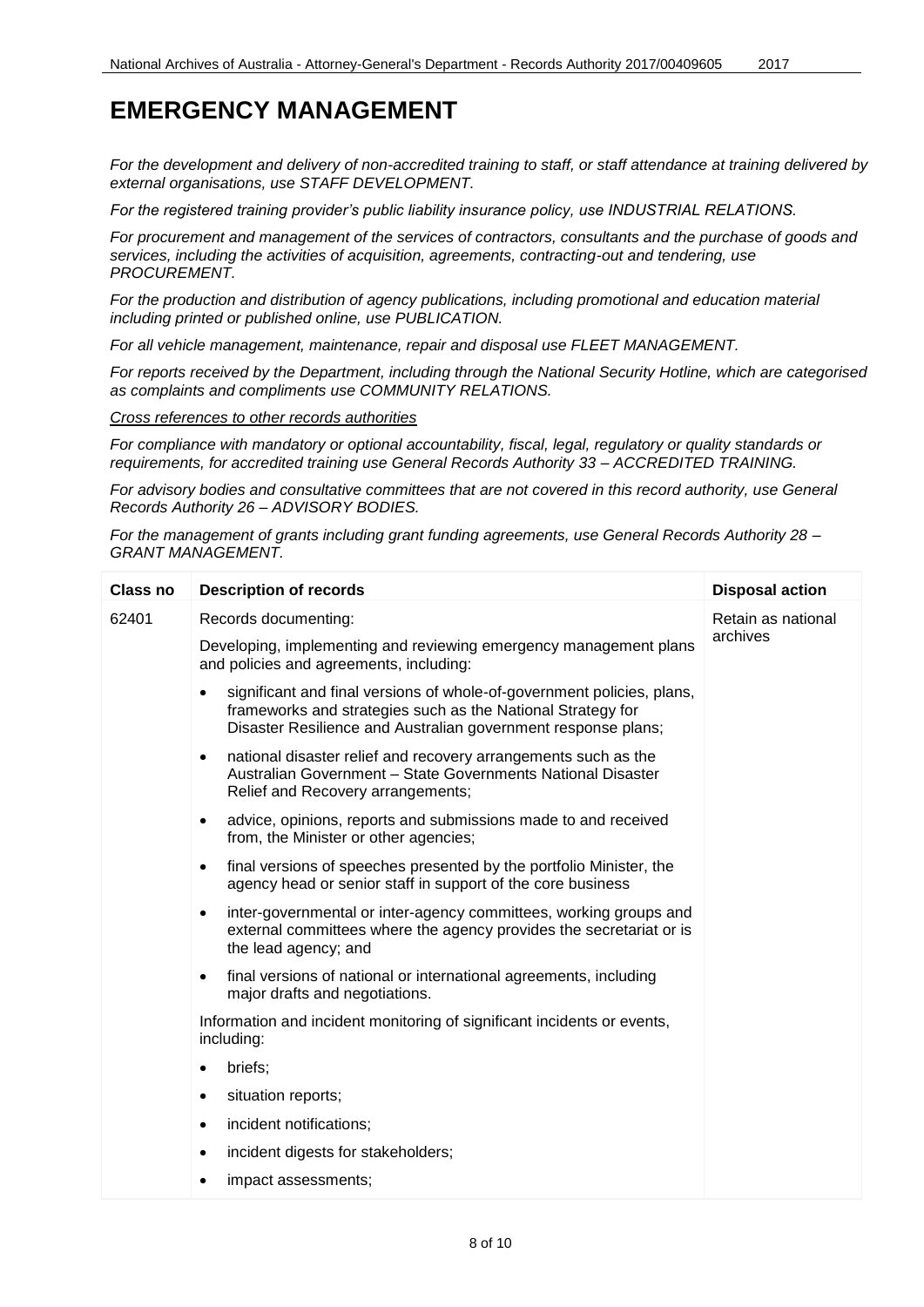| Class no | <b>Description of records</b>                                                                                                                                                                                                                                                                                                                                                            | <b>Disposal action</b>    |
|----------|------------------------------------------------------------------------------------------------------------------------------------------------------------------------------------------------------------------------------------------------------------------------------------------------------------------------------------------------------------------------------------------|---------------------------|
|          | data sets; and                                                                                                                                                                                                                                                                                                                                                                           |                           |
|          | referrals to other agencies.<br>$\bullet$                                                                                                                                                                                                                                                                                                                                                |                           |
|          | Co-ordinating and liaison with other government and non-government<br>organisations including state and territory governments, other agencies<br>and countries to support the emergency management function where<br>there was a natural disaster or major emergency event. Includes:                                                                                                    |                           |
|          | minutes of meetings<br>$\bullet$                                                                                                                                                                                                                                                                                                                                                         |                           |
|          | agreements<br>$\bullet$                                                                                                                                                                                                                                                                                                                                                                  |                           |
|          | briefings; and<br>٠                                                                                                                                                                                                                                                                                                                                                                      |                           |
|          | post-incident reports.                                                                                                                                                                                                                                                                                                                                                                   |                           |
|          | Administration of the Natural Disaster Relief and Recovery<br>Arrangements, providing Commonwealth relief and recovery funding to<br>disaster affected state and territory governments. Includes:                                                                                                                                                                                        |                           |
|          | assessment of eligibility;<br>$\bullet$                                                                                                                                                                                                                                                                                                                                                  |                           |
|          | assessment of state and territory expenditure for Australian<br>٠<br>Government reimbursement; and                                                                                                                                                                                                                                                                                       |                           |
|          | advice to the Department of Treasury on payments to be made<br>$\bullet$<br>under the Federal Financial Relations Act or equivalent.                                                                                                                                                                                                                                                     |                           |
|          | Administration of the Australian Government Disaster Recovery<br>Payment and the Disaster Recovery Allowance or equivalent providing<br>disaster recovery, relief and ex-gratia payments and allowances to<br>individuals, employees, primary producers and sole traders to provide<br>assistance or income support in the event of a disaster. Includes:                                |                           |
|          | advice to Department of Human Services on activation of payments;<br>٠                                                                                                                                                                                                                                                                                                                   |                           |
|          | summary data on payments delivered by department of human<br>٠<br>services;                                                                                                                                                                                                                                                                                                              |                           |
|          | estimating appropriations for the disaster;<br>$\bullet$                                                                                                                                                                                                                                                                                                                                 |                           |
|          | ministerial determinations;                                                                                                                                                                                                                                                                                                                                                              |                           |
|          | impact assessments; and                                                                                                                                                                                                                                                                                                                                                                  |                           |
|          | operational instructions.                                                                                                                                                                                                                                                                                                                                                                |                           |
| 62402    | Records documenting:                                                                                                                                                                                                                                                                                                                                                                     | Destroy 20 years          |
|          | Managing and participating in sub-committees and working groups of<br>inter-agency, inter-governmental and international committees, including<br>steering groups, project groups and reference groups established by the<br>parent committees covered in class 62401 to consider specific matters<br>relating to the Australian government emergency management function,<br>including: | after action<br>completed |
|          | establishment documents;                                                                                                                                                                                                                                                                                                                                                                 |                           |
|          | final version of decisions;                                                                                                                                                                                                                                                                                                                                                              |                           |
|          | final versions of minutes;                                                                                                                                                                                                                                                                                                                                                               |                           |
|          | supporting papers submitted to the parent committee such as<br>briefing papers and discussion papers; and                                                                                                                                                                                                                                                                                |                           |